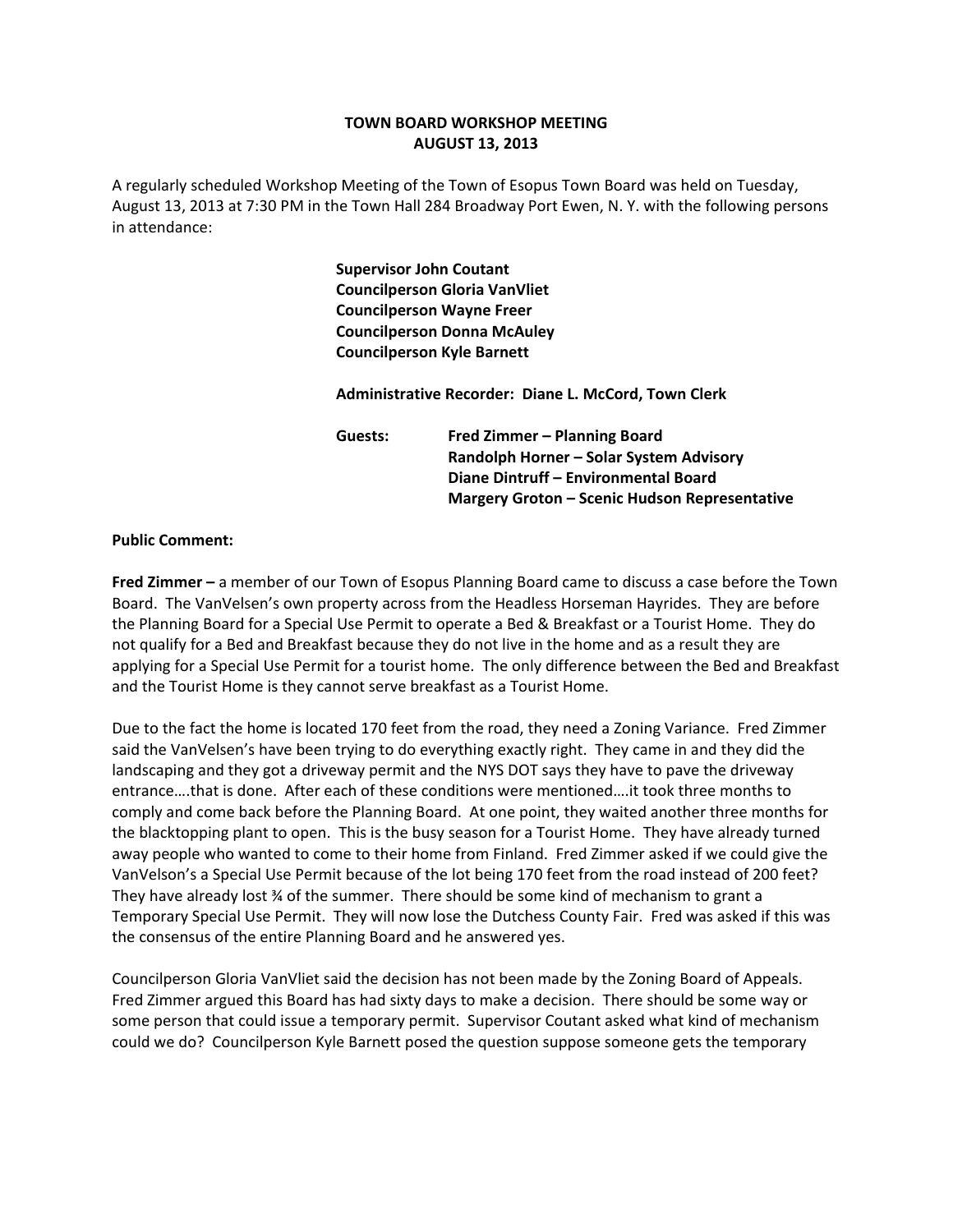permit and they do not do it properly? A lawsuit could be incurred. The VanVelson's were not educated on how the process works and Fred Zimmer agreed saying this was unfortunate. Supervisor Coutant asked what kind of action would you determine as necessary? We are dealing with the state law. There is a sixty day time limit….do you want to shorten the time limit? Fred Zimmer said we all get caught up in the bureaucracy Councilperson Barnett said there is nothing we can do. Councilperson Gloria VanVliet said the Zoning Board of Appeals can be helped by Planning Board Consultant Myles Putman and he can explain what can be done and give them guidance. Why didn't the Zoning Board make a decision after the public hearing? Fred Zimmer complained the process is somewhat complicated for someone who has not been through the procedure before. Councilperson Kyle Barnett asked if the Planning Board could give a conditional permit subject to the Zoning Board of Appeals approval. Supervisor Coutant believes two calls need to be made to Myles and to Joe Guido to move this process along. Fred Zimmer said the problem is the bureaucracy. The Supervisor, Fred Zimmer and Myles will talk on Wednesday.

## **1. Scenic Hudson – Margery Groton**

Margery Groton is a representative from Scenic Hudson and she came at the request of the Town Board to ask for their support of a grant for which they are applying. The Town Board had a few questions regarding the grant for access along River Road. What are you actually going to do with the property and how much money are you asking for?

Ms. Groton laid out a survey map prepared for the Scenic Hudson Land Trust, Inc. by Silver Realty, LLC and gave a copy of the map to the Town. Scenic Hudson acquired the Esopus Lakes property except for the land along Rt. 9W explained Ms. Groton and they do not have a hard and fast plan because they wanted to talk about the communities views. The application for the grant was due yesterday and the contract will not take place until early spring. We are working on a conceptual plan. The grant will not be awarded until December.

A lot needs to be done to the property. There are a number of buildings and some are collapsed. There are thirty eight buildings and asbestos has to be removed from ten demolished. We would like demolition to occur before winter. We would like to hold a workshop to discuss ideas. We are applying for funding to do the following.

- There is a driveway erosion problem and there are drainage problems. To make this a functional trail serious drainage problems have to be resolved.
- We need to improve the trails. We have wonderful views across the river with benches for the public to enjoy the view.
- We will do the engineering and design work.
- In the cost of the grant we have factored in stabilization, development costs and SEQRA reviews, engineering assessment of the shale wall and the driveway.
- Design of a gazebo
- Construction of parking.
- Retaining walls, excavation of some of the macadam and topcoat to stabilize.
- Clearing and pruning of trees
- Improvement of the entrance and construction of one and one half mile of trails.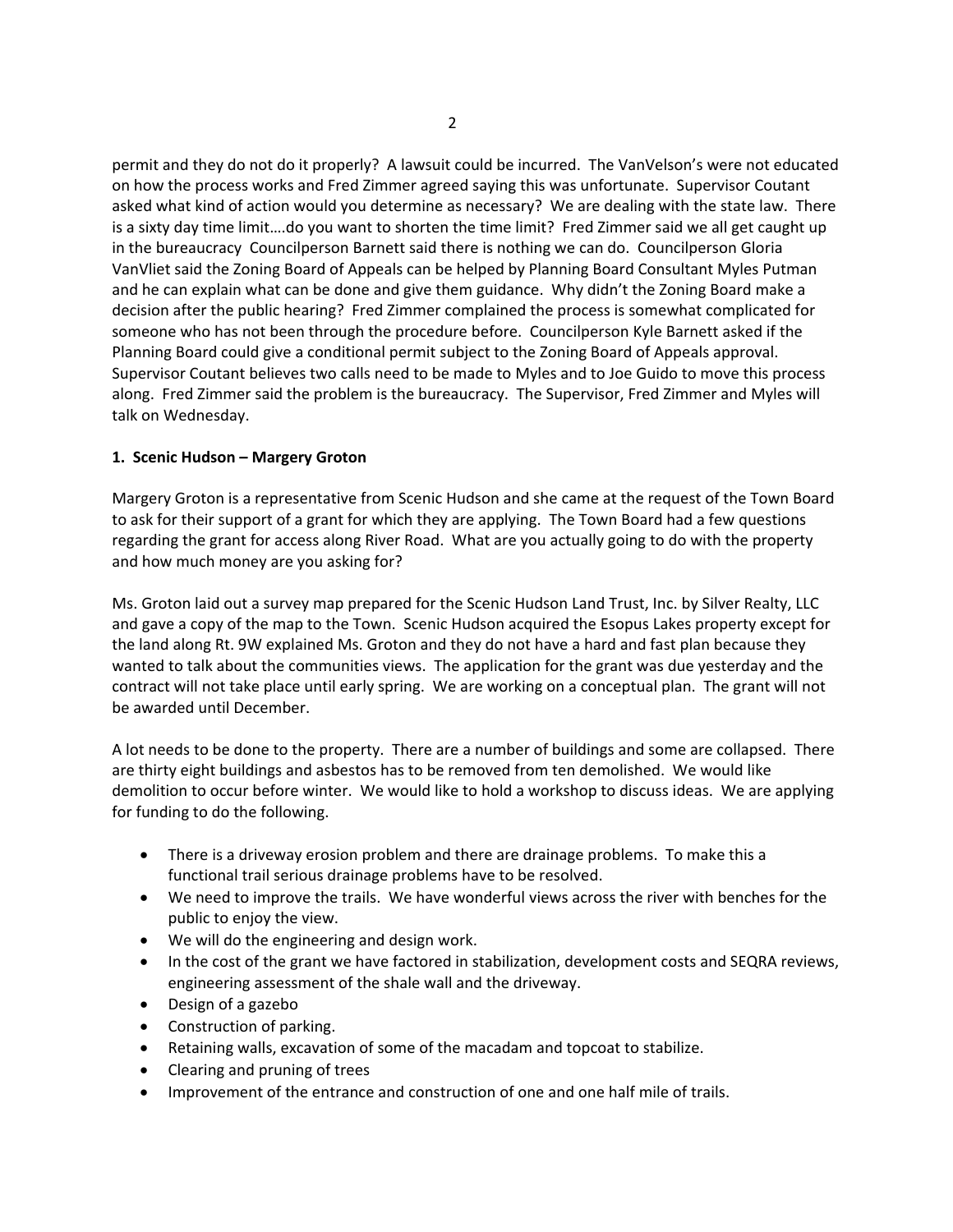• Entry signs and kiosk.

Please remember this is just a conceptual plan.

Supervisor Coutant asked when you come into the two side poles by the driveway where the two columns are located with a chain across, there is a fifteen foot drain and it goes into a culvert for parking….this is not stable ground. The water must drain. If you pave the road next to the house where will you direct the water that drains all the time? The whole hill has slid. Ms. Groton said this is all part of the engineering study. Supervisor Coutant said we are looking at a boundary survey and it will not show the ground water. Fred Zimmer said the stabilization of this property is key. Ms. Groton said she is not an engineer and she will rely on their professional engineer. The town will need a site plan permit and an environmental review. Councilperson Freer said a slope study and the drainage will be presented to the Planning Board. How much are you asking from the State for this grant? We are asking \$348,000 which is a matching grant equaling \$700,000.

3

DEC is interested in doing a feasibility study on the lakes. Improvement of the road is not in the plans for it will cost one half million dollars. We have a sample of the resolution you request and we will be prepared for Thursday's Town Board Meeting. Councilperson Donna McAuley thanked Ms. Groton for coming. Councilperson Gloria VanVliet reminded Ms. Groton a demolition permit will be necessary. Scenic Hudson will be going in to see our Building Inspector.

## **2. Randolph Horner – Solar Project**

The future of our large scale solar project at the Transfer Station depends on the right of the new vendor to access NYSERDA Performance Incentives. We have complete approval for the interconnection of Central Hudson to our source. I believe we do not need to bid over to get another vendor. The company we were previously with is no longer in the picture. The new company has presented us with competitive prices.

In the procurement process, the vendor agreed to give \$100,000 to the town and see the project through from start to finish. We now want Onforce Solar to bid for the town. If they get the subsidy they will meet with Attorney Paul Kellar for his review. After the award is given in October or November they would reasonably expect for us to follow through if the proposed power purchase agreement meets with the Town Board approval. The bid will be for the amount of the subsidy. All of the bids are now project specific. You are now paying \$.12 to \$.13 per KWH and you will be paying \$.10 to \$.13 per KWH. The resolution I would ask you to pass would appoint Onforce Solar as our expected vendor. They will discuss the project with Randolph Horner as the town representative and when the awards come from NYSERDAthen we would seek to finalize the Power Purchase Agreement so that Onforce Solar could make the investments in our project with its' own capital. This grant involves State of New York Funds for our landfill project.

On a separate issue Randolph Horner submitted a proposed Letter of Intent for \$45,000 of FEMA funds to make it possible to use the Town Hall Solar Array for emergency power whenever possible before needing to turn on the generator. The FEMA grant is a place holder for our solar here at the Town Hall and can be adapted so our backup generator would only come on if the grid was down and the grant is sponsored by FEMA. With regard to the State, the Performance Incentive Grant is the only thing that allows us to get solar for less than at the market rate.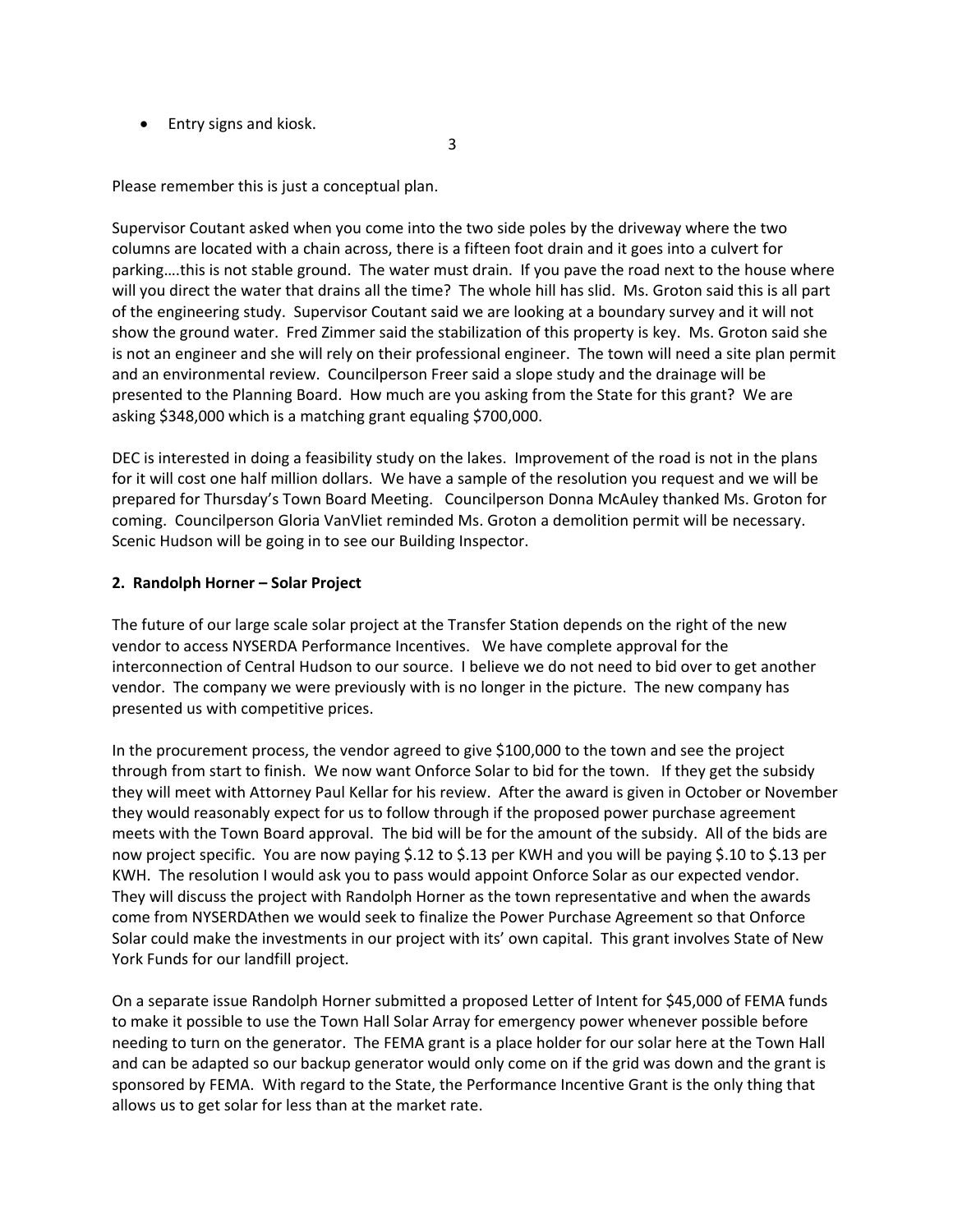We face an interconnection charge of \$189,000 for our project expense at the Transfer Station. In New Paltz, the project interconnection rate is \$420,000. Esopus is the first town to get interconnection approval. Randolph Horner will write an agreement that will authorize Onforce Solar to work with the town to place a bid. This will be the incentive to lower the rates. What this does is insulate the town over the next twenty years. Randolph proposes this vendor will use American made modules. He hopes they will use the local modules even though they are more expensive. The point is Randolph professionally believes that a glass module will benefit the town for the next twenty years. After twenty years this community will have a module that he believes will last fifty years but after twenty years of the contract with Onforce Solar we will get into the bonus years. This resolution, when passed, only means the contractor will not have wasted their time. We are finally poised.

Randolph is putting pressure on Real Good First Solar for twelve additional actuators for our revolving solar panels at the Town Hall. The project at the Transfer Station will begin in 2014.

## **3. Don Kiernan's Agreement**

Supt. Don Kiernan is requesting a renewal of his present two year agreement with the Town. The Town Board did not have a problem with the renewal and it will be discussed at the Thursday, Town Board Meeting.

## **4. Tree – Certified Marina**

Councilperson Gloria VanVliet had no objections to taking the tree down above Certified Marina but she did object to this being done before Certified fixes the problem with the wires in the Town drainage ditch. Letters have been written asking them to comply. Supervisor Coutant believes the tree should be taken down first since it is a liability to the town. We will ask Highway Supt. Michael Cafaldo if this is an emergency? The Supervisor has not had a chance to talk with Sharon Jones about this matter since this is Certified Marina's busy season.

#### **5. Vandalism at Ross Park**

A steel door and steel frame at a bathroom in Ross Park pavilion has been pulled out. There were no functions this weekend at the park and there is no report to the Ulster County Sheriff of anything happening at the pavilion. It will cost \$1,200 to replace the door and frame and we have a \$1,000 deductible on our insurance. Dan Vedder will get an estimate on the door. If the Ulster County Sheriff finds someone to admit to the problem the door will be paid for.

#### **6. Tekcon‐ Air Conditioning/Heating Maintenance Agreement**

We need a vote to approve Tekcon to repair the air conditioning in the Tax Collectors Office. It will be brought up at the Town Board Meeting.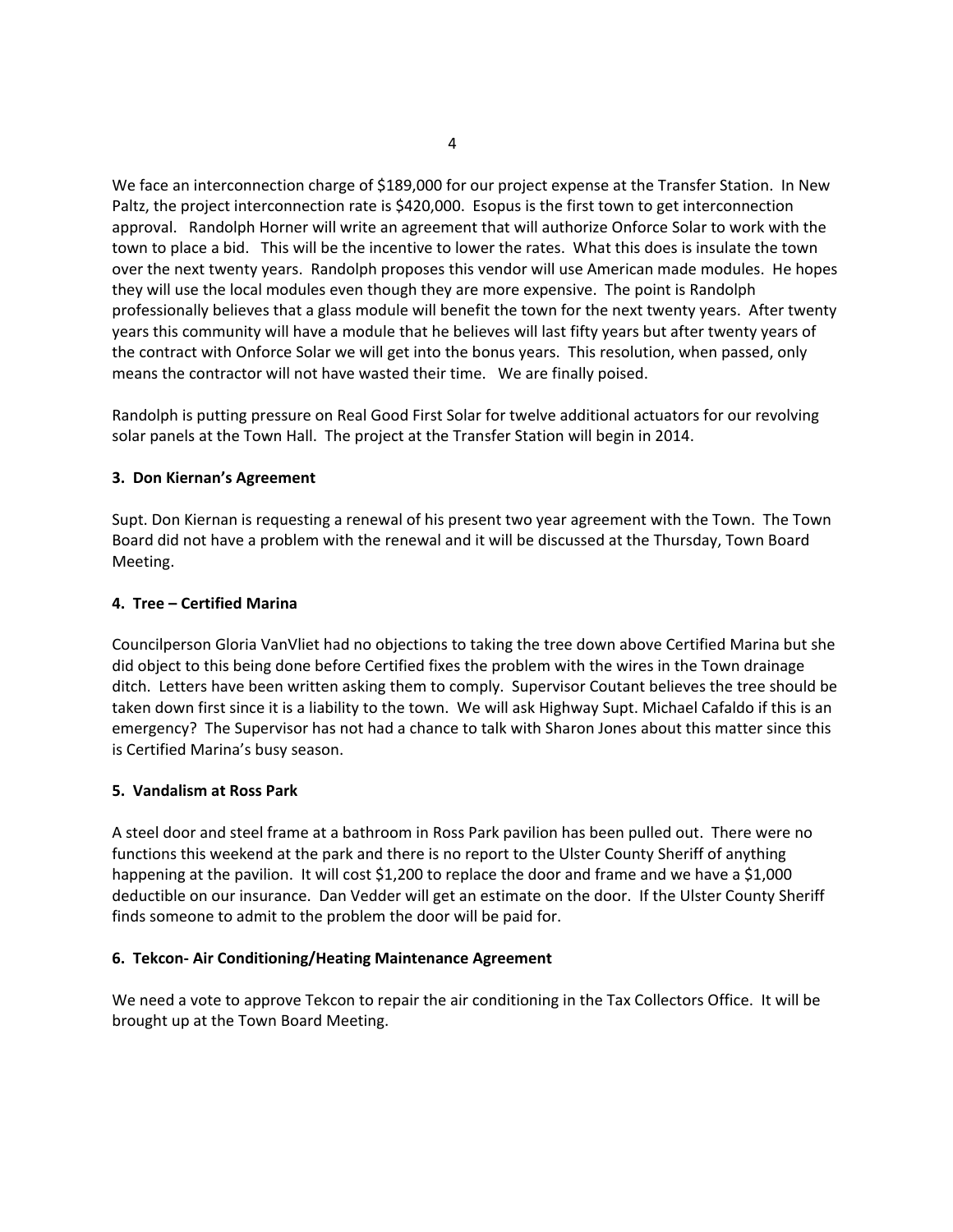## **7. Peak Power – Bi‐annual System Checkup Renewal**

Peak Power recommended our batteries on the generator be replaced and they gave us a bid. We will ask the mechanic at the Town Garage to look at the generator and have him contact a company dealing with batteries to obtain a cheaper price and replace the batteries.

## **8. Ribbon Cutting Ceremony – Birchez**

The Town Board has been invited to Birchez for the ribbon cutting ceremony for their craft room at 1 PM on Thursday, August 15<sup>th</sup>, 2013.

## **9. Town will host Rabies Clinic**

On October 5<sup>th</sup> the Town of Esopus will host a Rabies Clinic outside the Community Room from 10 AM to 1 PM. Dr. Bridget Bloom will offer her services for a \$10 fee for rabies and \$15 for distemper.

## **10. Riverview Notice of Petition**

Our Attorney Paul Kellar has advised us to hire David Murphy, Esq. from Latham to represent us since Paul Kellar had to disqualify himself due to client associations. Councilperson Kyle Barnett contacted Attorney Murphy and his fee is \$250 per hour. Councilperson Barnett will call Paul Kellar to ask for an extension of time and he will investigate other attorney options but questioned if we should pay the fee for the expertise in this matter.

#### **11. Structural Failure on House in Sleightsburgh**

Councilperson Wayne Freer explained on Monday night, in the early evening, a gentlemen fell thru the floor into a basement area at 396 Third Avenue and the building is being posted. The building may have been posted ten or fifteen years ago. The beams in the floor are tilted. The building is not boarded up. This can be placed on our list for demolition. This is a big house with two and one half stories. Supervisor Coutant asked if we could board up the place? Councilperson Freer said it could be boarded up because something must be done with it. The Port Ewen Fire Dept. will write a letter in reference to the matter.

#### **12. Sue VanVliet in Sleightsburgh**

A surveyor has been to Sleightsburgh to survey a landlocked piece of property on the Rondout Creek. Deputy Clerk Holly Netter said the man wants to build docks so he and his father can come by water and stay overnight. He has approached the Planning Board at a pre‐submission conference. Councilperson Gloria VanVliet said there are sunken barges at this location. Supervisor Coutant said there were town docks many years ago. The man says this is an historic property.